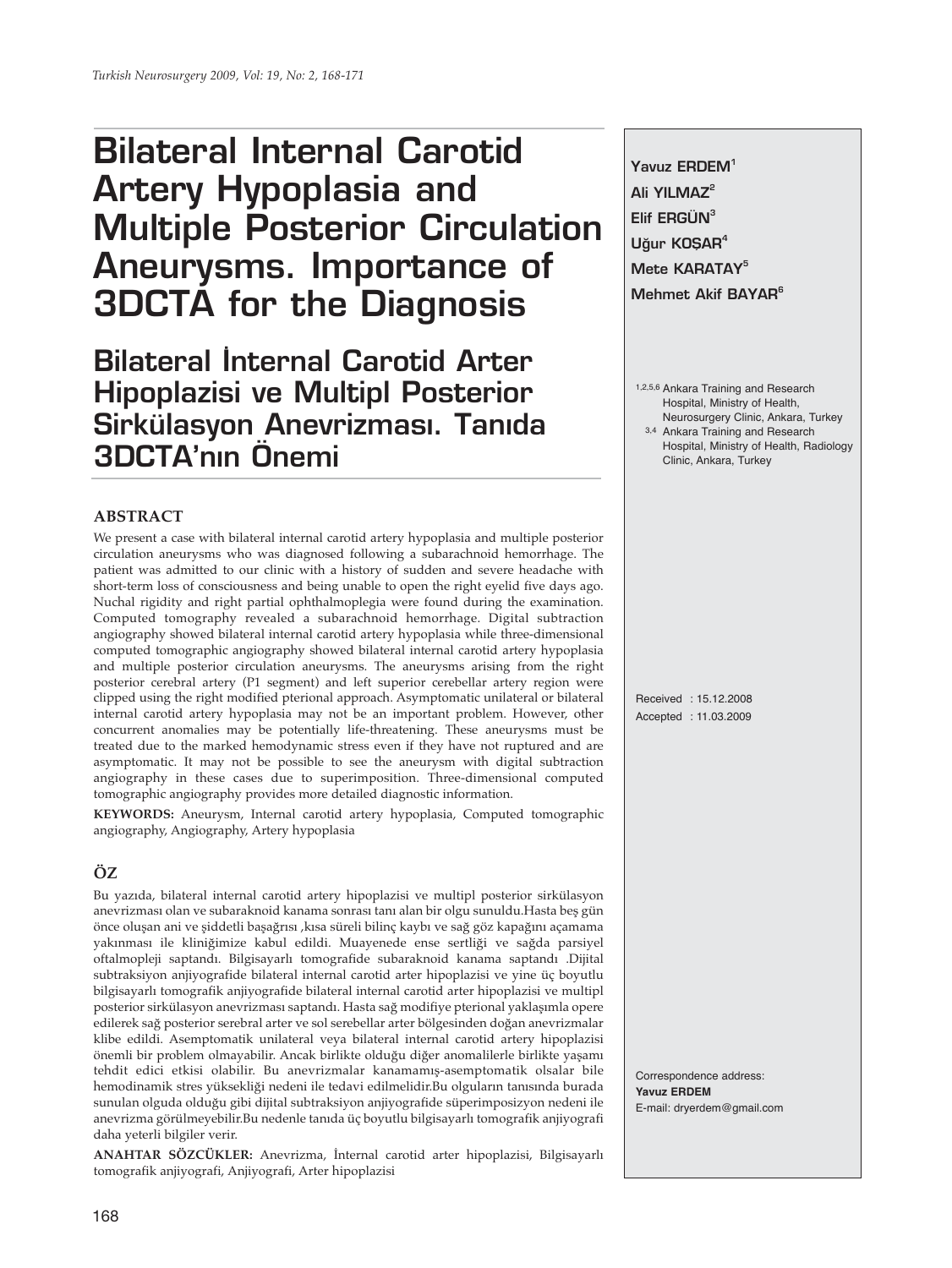#### **INTRODUCTION**

Internal carotid artery (ICA) hypoplasia is a rare congenital anomaly. Bilateral hypoplasia has been encountered in approximately 20 of the 100 cases reported so far (2,3,7-9,13,14,22). The actual number is probably higher as most cases are asymptomatic (2). The intracranial aneurysm rate was also found to be higher than the general population in these cases (1,9,12,22). Digital subtraction angiography (DSA) may be inadequate in diagnosing bilateral ICA hypoplasia cases due to superimpositions as the complete polygon of Willis receives its blood supply from the vertebral arteries only. More detailed diagnostic images may therefore be obtained with three-dimensional computed tomographic angiography (3DCTA). We present a case diagnosed with bilateral ICA hypoplasia and multiple posterior curculation aneurysm together with subarachnoid hemorrhage (SAH) who underwent surgery for the aneurysms. We also review the literature and emphasize the importance of 3DCTA.

### **CASE REPORT**

A 49-year-old male patient presented at another healthcare center 5 days ago with sudden and severe headache and short-term loss of consciousness together with being unable to open the right eyelid. The patient was referred to our clinic from this center and admitted. He was conscious, oriented and cooperating during the examination (Yaşargil SAH Grade 2b). Right palpebral ptosis was present. No other pathology was detected in system examination. Noncontrast cranial CT showed a local hemorrhage in the right ambient and interpeduncular cisterns (Figure 1). Xanthochromia was found during the lumbar puncture (LP). DSA showed hypoplastic right and left ICA with a contrast injection to the common carotid arteries (CCA's) and it was only possible to observe the external carotid arteries (ECA) (Figure 2 A,B). During vertebral angiography, the posterior cerebral arteries (PCA's), anterior cerebral arteries (ACA's), middle cerebral arteries (MCA's) and the ICA supraclinoidal segments were observed to receive their blood supply from the vertebral artery. It was not possible to observe an aneurysm due to superimpositions (Figure 3 A,B).

3DCTA showed hypoplasia of both ICA's (Figure 4 A). 3DCTA also revealed two aneurysms originating from the right PCA (P1) and between the left superior cerebellar artery and left PCA (Figure 5 A,B). The patient was operated on. The aneurysms on both sides were clipped using a right modified pterional (anterior



*Figure 1: Non-contrast cranial CT shows a local hyperdense area in the right ambient and interpeduncular cisterns.* 



*Figure 2: DSA shows that both ICA's are hypoplastic (white arrows) and that only the ECA's can be observed during right (A) and left (B) CCA contrast injection.*



*Figure 3: Vertebral angiography in the A-P (A) and lateral (B) positions shows that both PCA's, both ACA's, both MCA's and the supraclinoidal segments of ICA's derive their blood supply from the vertebral artery. However, the aneurysm is not seen due to superimpositions.*

temporal) approach. Atemporary clip was not used and the patient was kept normotensive during the surgery. The right ophthalmoplegia gradually recovered from the 3rd postoperative day. Postoperative 3DCTA showed that the clips were in the proper position with no remnants or vascular occlusion (Figure 6). The patient was discharged on the 15th postoperative day.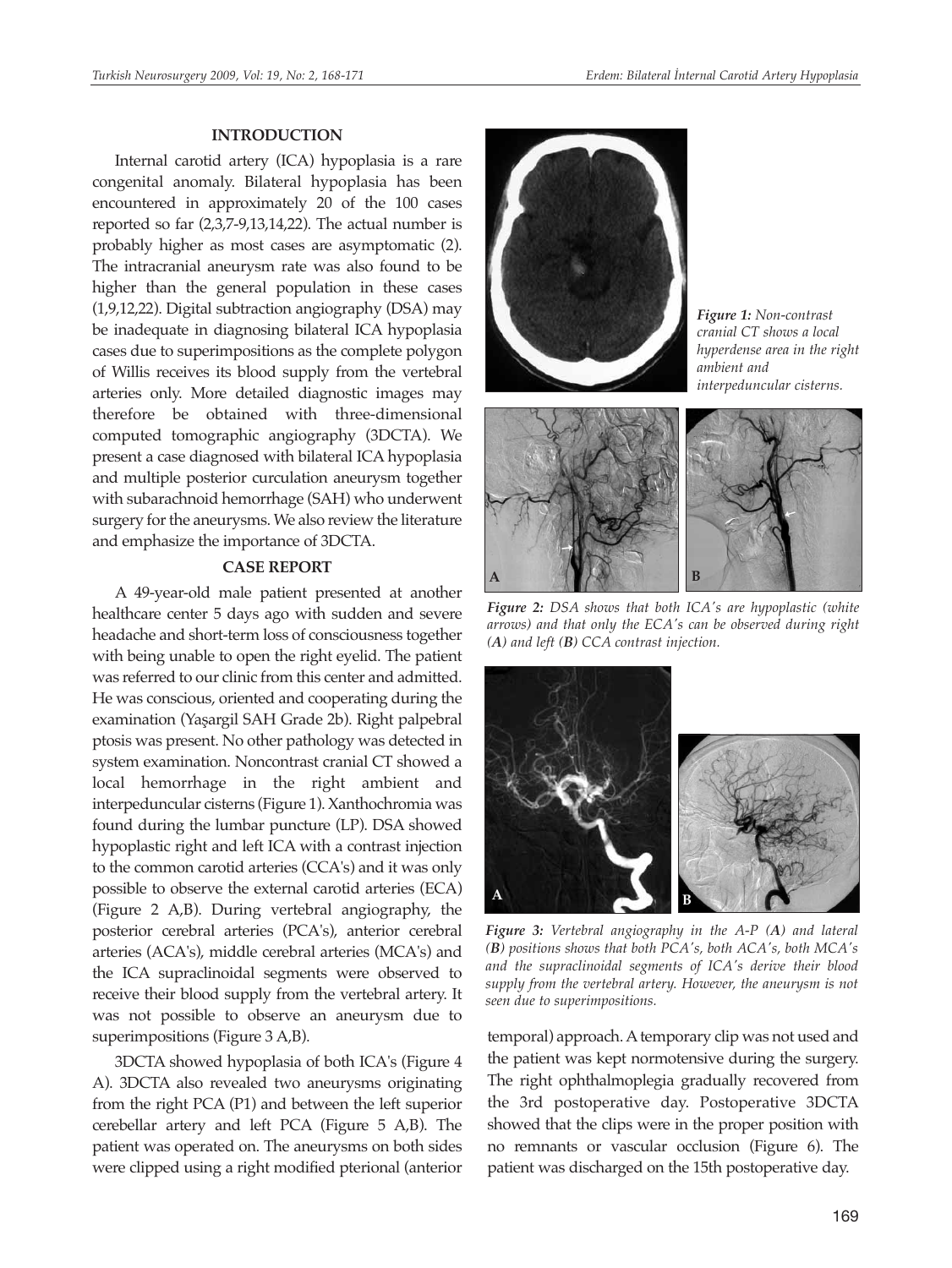

*Figure 4: 3DCTA shows right and left ICA hypoplasia (white arrows).*



*Figure 5 A,B: 3DCTA shows two aneurysms originating from the right PCA (P1) and between the left PCA origin and left superior cerebellar artery origin.*



*Figure 6: Postoperative 3DCTA showing the clips in the proper position with no remnants or vascular occlusion.*

## **DISCUSSION**

The terms ICA agenesis, aplasia and hypoplasia are generally used to denote the same condition in the literature. ICA hypoplasia is a rare congenital anomaly with an incidence below 0.01% (13,18). Unilateral ICA hypoplasia has been reported to be more frequent on the left (4,5,7,16). However, Lee (13) has reported hypoplasia mostly on the right in 9 reported cases. Bilateral ICA hypoplasia is very rare (2,13,15). The intracranial aneurysm rate is 2-4% in the normal population but has been found to be as high as 25-43% in cases with ICA hypoplasia (1,12,17). Lee (13) has reported a rate of 67% in a 9-patient study. Two mechanisms have been used to explain the association between ICA hypoplasia and intracranial aneurysm. Both pathologies may develop independently due to a developmental error during embryonic life or the aneurysm may be secondary due to an unsuitable hemodynamic status (1,4,17).

Collateral circulation is found in ICA hypoplasia cases. This collateral circulation may be in the form of a transcranial anastomosis with the external carotid artery (so called "rete mirabile"), with persistent embryonic arteries such as the trigeminal artery, etc. or with the normal anastomotic channels in the Circle of Willis (13,19). The collateral circulation was from the normal anastomotic arteries in the case presented here. Both supracavernous ICA's, both ACA's and both MCA's were supplied from the basilar artery via the posterior communicating artery. Patients with unilateral or bilateral ICA may be completely asymptomatic thanks to adequate collateral circulation. Despite a significant cerebrovascular anomaly in these cases, MRI and SPECT may not show any cerebral perfusion disorder (6). However, the majority of the reported cases have been diagnosed following a clinical presentation such as headache, epilepsy, cerebral ischemia, hemiplegia and SAH (2,3,7,12,13,15,22). DSA continues to play an important role in the radiological diagnosis of cerebral vascular pathologies. However 3DCTA has started to replace DSA in the diagnosis of cerebral vascular pathologies and especially intracranial aneurysms. The advantages of 3DCTA over DSA in aneurysm diagnosis are that it is a non-invasive technique not requiring artery puncture or catheterization, it can easily be performed by administering intravenous contrast material, it is possible to obtain multiplanar images, detailed information can be constructed on aneurysm morphology and vascular relations and it is less